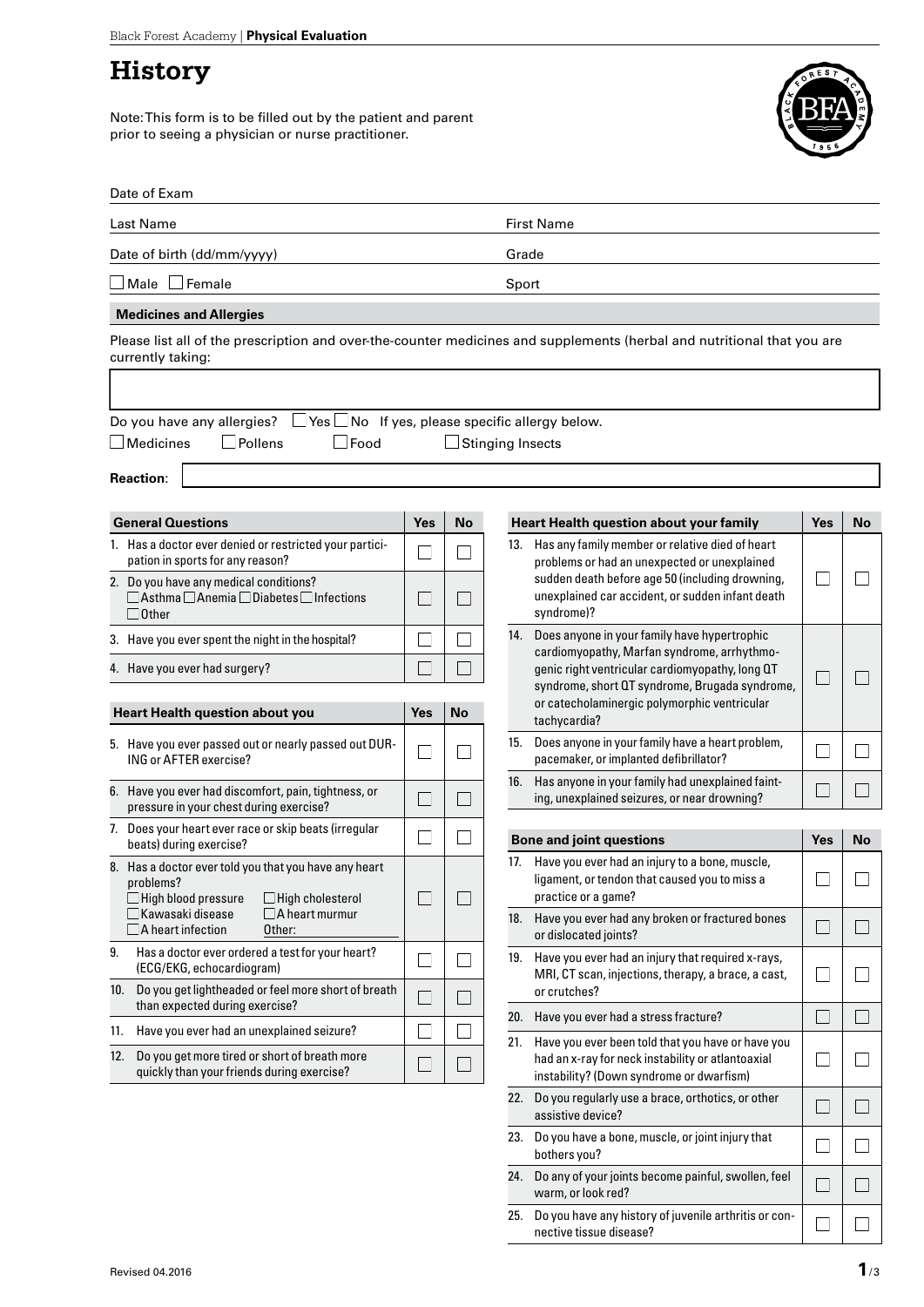| <b>Medical questions</b> |                                                                                                                       | Yes | No |
|--------------------------|-----------------------------------------------------------------------------------------------------------------------|-----|----|
| 26.                      | Do you cough, wheeze, or have difficulty breathing<br>during or after exercise?                                       |     |    |
| 27.                      | Have you ever used an inhaler or taken asthma<br>medicine?                                                            |     |    |
| 28.                      | Is there anyone in your family who has asthma?                                                                        |     |    |
| 29.                      | Were you born without or are you missing a kidney,<br>an eye, a testicle (males), your spleen, or any other<br>organ? |     |    |
| 30.                      | Do you have groin pain or a painful bulge or hernia<br>in the groin area?                                             |     |    |
| 31.                      | Have you had infectious mononucleosis (mono)<br>within the last month?                                                |     |    |
| 32.                      | Do you have any rashes, pressure sores, or other<br>skin problems?                                                    |     |    |
| 33.                      | Have you had a herpes or MRSA skin infection?                                                                         |     |    |
| 34.                      | Have you ever had a head injury or concussion?                                                                        |     |    |
| 35.                      | Have you ever had a hit or blow to the head<br>that caused confusion, prolonged headache, or<br>memory problems?      |     |    |
| 36.                      | Do you have a history of seizure disorder?                                                                            |     |    |
| 37.                      | Do you have headaches with exercise?                                                                                  |     |    |
| 38.                      | Have you ever had numbness, tingling, or weak-<br>ness in your arms or legs after being hit or falling?               |     |    |
| 39.                      | Have you ever been unable to move your arms or<br>legs after being hit or falling?                                    |     |    |
| 40                       | Have you ever become ill while exercising in the<br>heat?                                                             |     |    |
| 41.                      | Do you get frequent muscle cramps when exer-<br>cising?                                                               |     |    |
| 42.                      | Do you or someone in your family have sickle cell<br>trait or disease?                                                |     |    |

| 43.                 | Have you had any problems with your eyes or<br>vision?                       |  |           |
|---------------------|------------------------------------------------------------------------------|--|-----------|
| 44.                 | Have you had any eye injuries?                                               |  |           |
| 45.                 | Do you wear glasses or contact lenses?                                       |  |           |
| 46.                 | Do you wear protective eyewear, such as gog-<br>gles or a face shield?       |  |           |
| 47.                 | Do you worry about your weight?                                              |  |           |
| 48.                 | Are you trying to or has anyone recommended<br>that you gain or lose weight? |  |           |
| 49.                 | Are you on a special diet or do you avoid certain<br>types of foods?         |  |           |
| 50.                 | Have you ever had an eating disorder?                                        |  |           |
| 51.                 | Do you have any concerns that you would like to<br>discuss with a doctor?    |  |           |
|                     |                                                                              |  |           |
| <b>Females only</b> |                                                                              |  | <b>No</b> |
| 52.                 | Have you ever had a menstrual period?                                        |  |           |
| 53.                 | How old were you when you had your first<br>menstrual period?                |  |           |
| 54.                 | How many periods have you had in the last                                    |  |           |

**I hereby state that, to the best of my knowledge, my answers to the above questions are complete and correct.**

**Date**

▶ Signature of Student **Internal Student Student Signature of parents** 

12 months?

**Explain the "yes" answers here**

©2010 American Academy of Family Physicians, American Academy of Pediatrics, American College of Sports Medicine, American Medical Society for Sports Medicine, American Othopaedic Society for Sports Medicine, and American